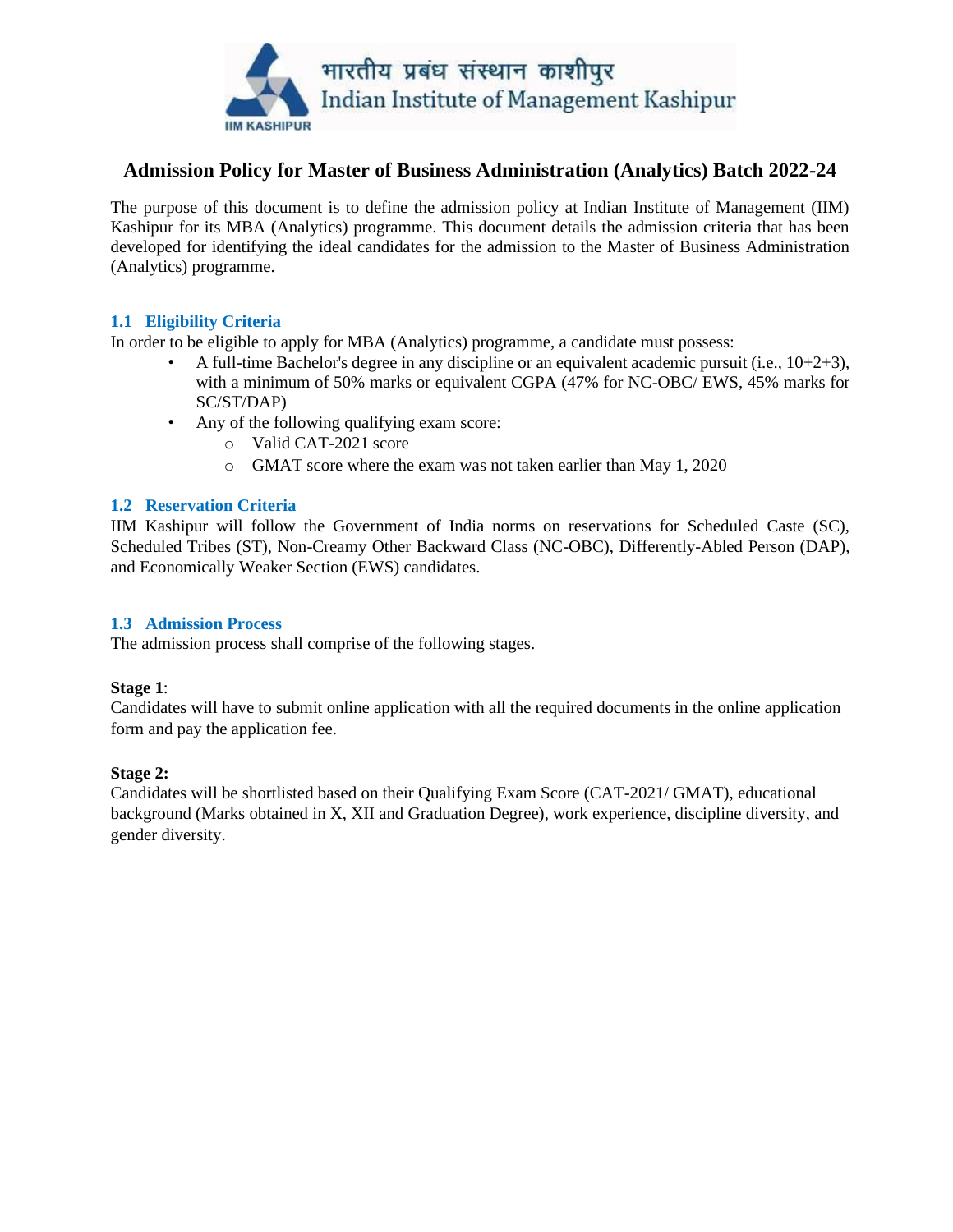

# **Table 1: Shortlisting Criteria and Weights**

| S. No. | <b>Components</b>            | Weight* | <b>Method of Scoring</b>                                                                                    |                            |
|--------|------------------------------|---------|-------------------------------------------------------------------------------------------------------------|----------------------------|
|        | <b>Qualifying Exam Score</b> | 20      | If $\overline{QE}$ = "CAT" then QE = CAT percentile *20                                                     |                            |
|        | (QE)                         |         | Else                                                                                                        |                            |
|        |                              |         | If $QE = "GMAT"$ then $QE = GMAT$ percentile                                                                |                            |
|        |                              |         | $*20$                                                                                                       |                            |
|        |                              |         |                                                                                                             |                            |
|        |                              |         |                                                                                                             |                            |
| 2      | Class X Marks (XM)           | 10      | (Candidate's Class X)<br>XM<br>$\equiv$<br>Scores/100)*10                                                   | Percentage                 |
| 3      | Class XII Marks (XIIM)       | 10      | $XIIM = (Candidate's Class)$                                                                                | $\mbox{XII}$<br>Percentage |
|        |                              |         | Scores/100)*10                                                                                              |                            |
| 4      | <b>Graduation Marks (GM)</b> | 20      | <b>Graduation Marks (in</b>                                                                                 | Weight $(X)$               |
|        |                              |         | Percentage)                                                                                                 |                            |
|        |                              |         | Below 50                                                                                                    | $\mathbf{0}$               |
|        |                              |         | 50-60 (Both Included)                                                                                       | $\overline{4}$             |
|        |                              |         | Above 60-70                                                                                                 | 8                          |
|        |                              |         | Above 70-75                                                                                                 | 12                         |
|        |                              |         | <b>Above 75-80</b>                                                                                          | 16                         |
|        |                              |         | Above 80                                                                                                    | 20                         |
| 5      | Work Experience (WE)         | 10      | <b>Work Experience (in</b>                                                                                  | Weight $(X)$               |
|        |                              |         | months)                                                                                                     |                            |
|        |                              |         | Less than 6 months                                                                                          | $\overline{0}$             |
|        |                              |         | 6 months-12 months                                                                                          | $\overline{c}$             |
|        |                              |         | Greater than 12 months-18                                                                                   | 5                          |
|        |                              |         | months                                                                                                      |                            |
|        |                              |         | Greater than 18 months-24                                                                                   | 10                         |
|        |                              |         | months                                                                                                      |                            |
|        |                              |         | Greater than 24 months-30                                                                                   | 10                         |
|        |                              |         | months                                                                                                      |                            |
|        |                              |         | Greater than 30 months-36                                                                                   | 5                          |
|        |                              |         | months                                                                                                      |                            |
|        |                              |         | Greater than 36 months                                                                                      | $\overline{2}$             |
|        |                              |         | Where number of months of work experience is                                                                |                            |
|        |                              |         | considered till the last date of application. Indicate<br>only paid and full-time work experience, acquired |                            |
|        |                              |         | completing<br>the<br>after                                                                                  | Bachelor's<br>Degree.      |
|        |                              |         | (Apprenticeship, Articleship, Internship, etc., which                                                       |                            |
|        |                              |         | form an integral part of a course study, should not                                                         |                            |
|        |                              |         | be treated as work experience).                                                                             |                            |
| 6      | Discipline Diversity (DD)    | 2.5     | IF Discipline = Non-engineering (non-BE/non-                                                                |                            |
|        |                              |         | $BTech$ ) $DD = 2.5$ ; ELSE $DD = 0$                                                                        |                            |
|        | Gender Diversity (GD)        | 7.5     | IF (Gender = Female or Transgender) $GD = 7.5$ ;                                                            |                            |
|        |                              |         | ELSE $GD = 0$ ;                                                                                             |                            |
|        | <b>Shortlist Score</b>       | 80      |                                                                                                             |                            |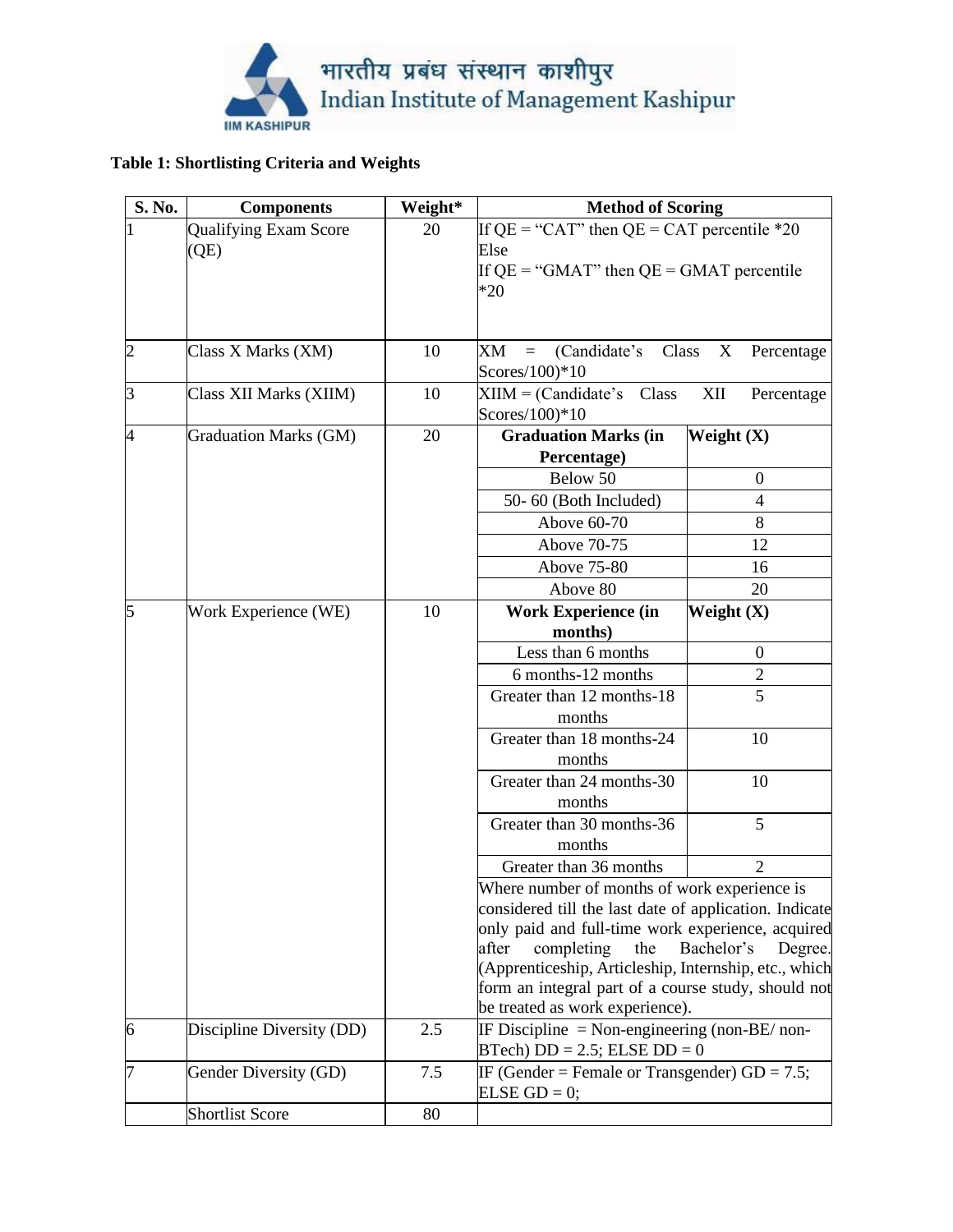

#### **Stage 3:**

Shortlisted candidates will have to appear for a Personal Interview. Online Personal Interviews will be conducted.

## **1.4 Selection**

Offers will be sent after the announcement of final merit list. Announcement of the final merit list under any category shall be strictly in order of merit based on the total score. This calculation is given in Table 2.

## **Table 2: Final Merit List Criteria**

| <b>S. No.</b>      | <b>Components</b>               | Weights |
|--------------------|---------------------------------|---------|
|                    | <b>Shortlist Score</b>          | 80      |
|                    | <b>Personal Interview Score</b> | 20      |
| <b>Total Score</b> | 100                             |         |

## **1.5 Application Fee**

The following amount shall be charged as application fee from the applicants. General Candidates – Rs. 1000 NC-OBC / SC / ST / DAP / EWS Candidates – Rs. 500

#### **Important Information**

The following documents need to be kept ready as they may be requested at any time during the admission process for further verification.

- Caste Certificate (NC-OBC/ SC/ST/DAP certificate), if applicable
- Valid NC-OBC Certificate at the time of admission registration.
- EWS supporting document as per GoI norms
- SSC/10th Std/Equivalent Marksheet
- HSC/ 12th Std/ Equivalent Marksheet
- Graduation Degree Marksheet
- Proof of Work Experience, i.e. relevant Certificate(s) along with first & last salary slips. Specific dates of joining and leaving the organization(s) need to be mentioned. Self-employed professionals

may submit a personal declaration stating the exact dates of their employment along with necessary documents. Indicate only paid and full-time work experience, acquired after completing the bachelor's degree. (Apprenticeship, Articleship, Internship, etc., which form an integral part of a course study, should not be treated as work experience).